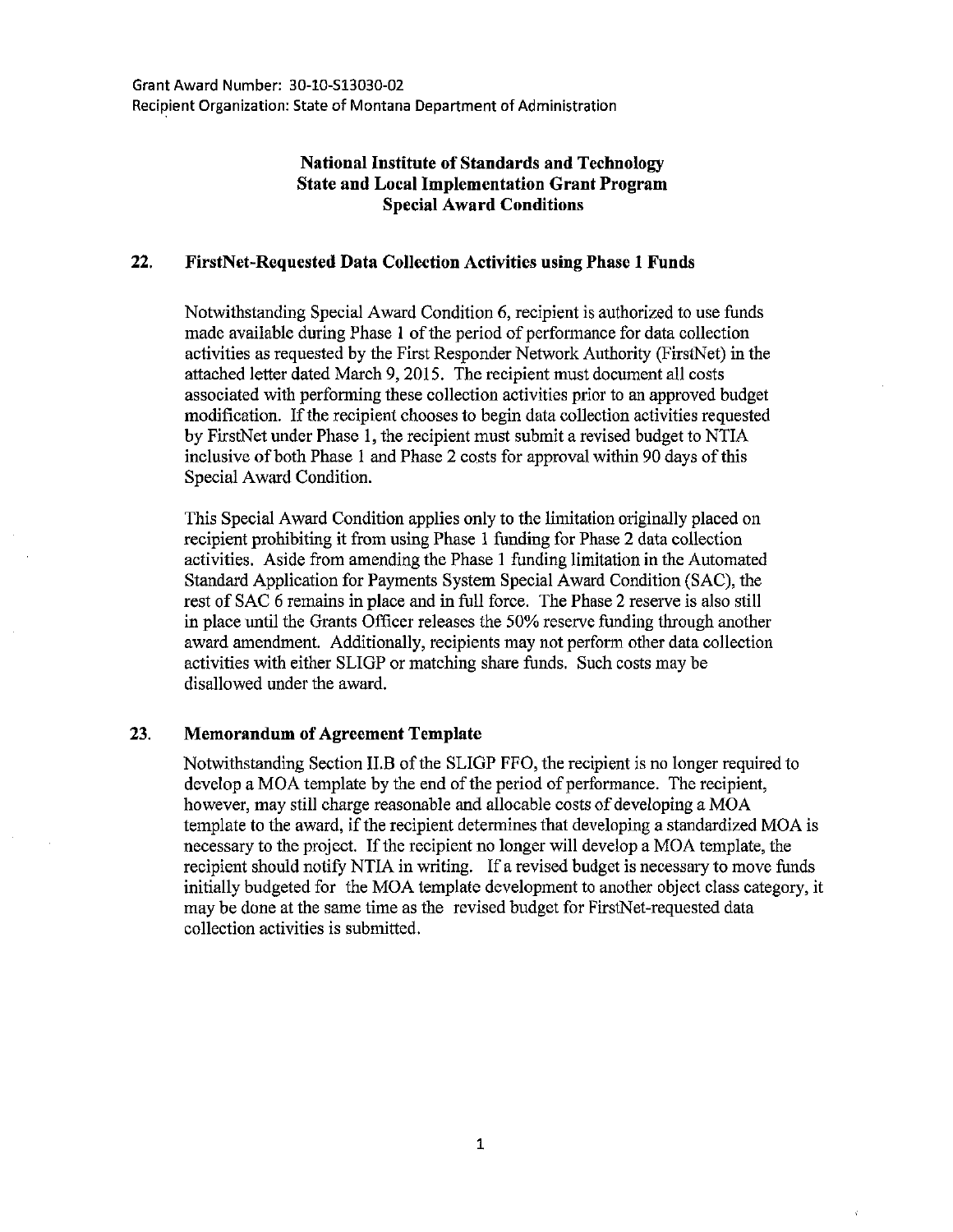

March 9, 2015

The Honorable Lawrence E. Strickling Assistant Secretary for Communications and Information U.S. Department of Commerce 1401 Constitution Avenue, N.W. Washington, D.C. 20230

RE: SLIGP Second Phase- Finalized Data Collection Elements

Dear Assistant Secretary Strickling:

The First Responder Network Authority (FirstNet) has confirmed its approach to data collection for the second phase of the State and Local Implementation Grant Program (SLIGP) following meetings with, and the receipt of input from, the State Single Points of Contact (SPOCs). Based on the processes and anticipated timing for the development of the Comprehensive Network Solution(s) Request for Proposal and State Plans for building, operating, and deploying the nationwide public safety broadband network, along with the feedback from many SPOCs, FirstNet has concluded that the attached data collection elements are those that would be useful for the second phase of SLIGP and will pursue accordingly.

The attached data elements arc intended to maximize the collection of stakeholder inputs for FirstNet's planning process to help shape the Nationwide Public Safety Broadband Network acquisition and ultimately the State Plans that are delivered to each Governor. In particular, FirstNet will request data from the States on five general topics:

- I) Coverage- desired coverage areas and deployment phases
- 2) Users and Operational Areas- information on potential user base and their operational areas
- 3) Capacity Planning- information on applications and data usage
- 4) Current Providers / Procurement information on current service providers, plans, and potential barriers to adoption
- 5) State Plan Decision- documentation of the process and potential barriers for State Plan decision-making

I thank you for your prompt attention to this matter and, as always, look forward to our ongoing partnership on SLIGP endeavors.

Sincerely TJ Kennedv

Acting Executive Director First Responder Network Authority

 $cc\Lambda$ Stephen Fletcher, Associate Administrator for Public Safety National Telecommunications and Information Administration